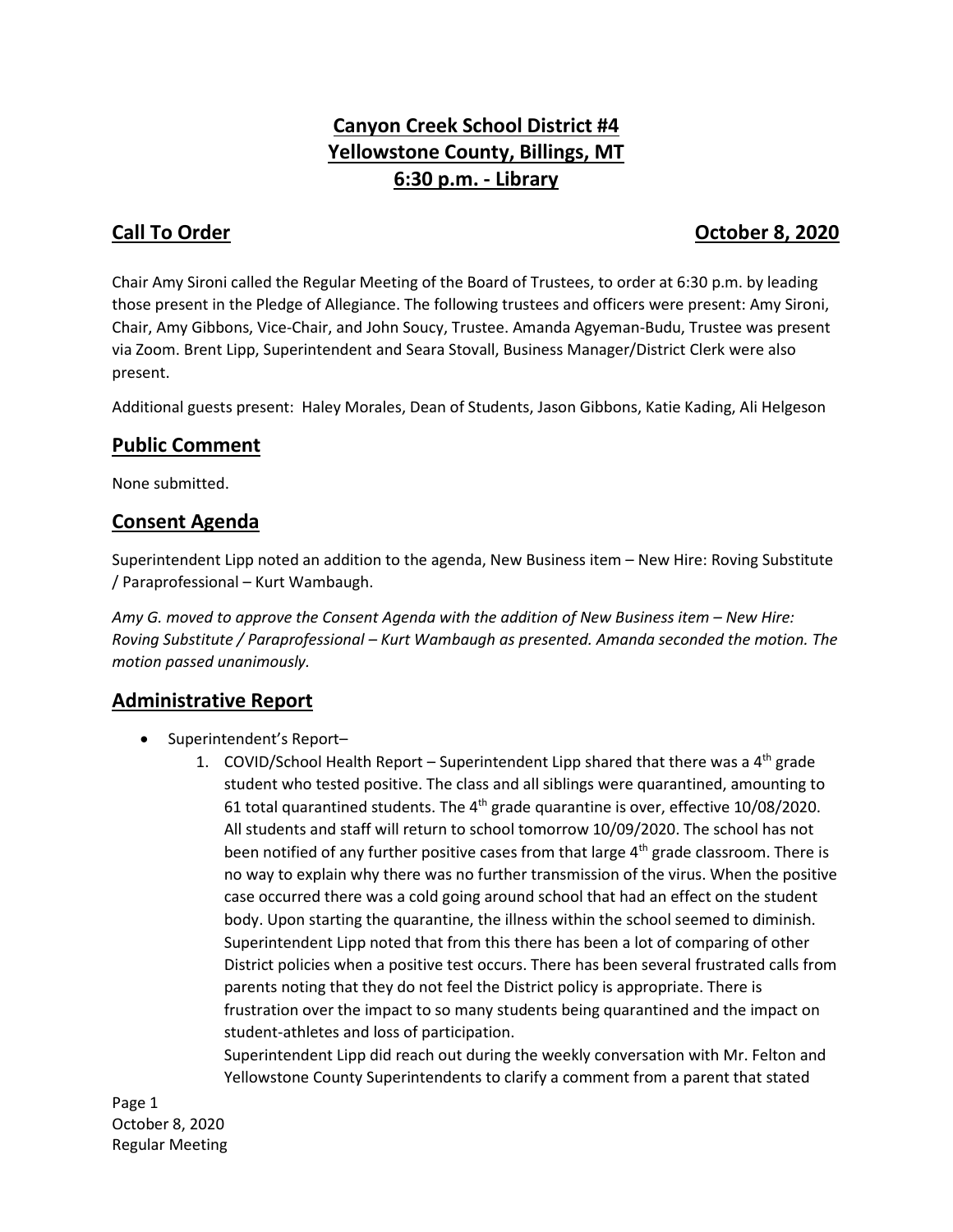kids will not transmit the virus to other kids. Mr. Felton and others participating on the county-wide, weekly call stated that was completely false. The virus can be transmitted from one kid to another.

Superintendent Lipp did share with the board of trustees that if they feel the school plan is needing revisited, it can be added to the agenda in the future. He asked for board guidance and is wanting to know if they want to have an active involvement in decisions when a positive case is communicated with Administration. Amy G. noted that she is thankful and comfortable with Superintendent Lipp making the decisions when Administration is notified of positive cases. The District plan in place may be more stringent but the quality of the plan is appropriate per the board of trustee's standards. Amy S. shared that the stringent level of our District policy is appropriate and in the best interest of all students and staff members.

Superintendent Lipp shared the School Nurse's report with the board of trustees. The constant consultation with the nurse has provided positive feedback on our District protocols.

Superintendent Lipp shared data from the Yellowstone County weekly report with Mr. Felton and county Superintendents. Amanda shared that covidactnow.com is a website with current data.

- 2. Lunch Program Currently operating under the USDA sponsored Summer Food School Program where all District enrolled student meals are free. This program is approved through December 31, 2020. Amanda noted that she was super thankful for the meals provided while her children were under quarantine.
- 3. Girls Basketball Tournament The tournament will be held in different gyms, on different nights to adhere to social distancing standards. Trinity is the "hosting" school and will host the championship game.
- 4. School Safety Grant/AED There is an opportunity through OPI to be awarded a grant for training and AED units. Superintendent Lipp is working on completing the grant.
- 5. TEAMS Ms. Stovall has the TOES and Compensation Expenditure report completed and Superintendent Lipp will be working to complete the TEAMS report.
- 6. Special Education Position Current college student who is interested and could potentially work as an intern under a provisional, Class 5 license. Superintendent Lipp is awaiting response from OPI on guidance to pursue opportunities.
- 7. Early Out Staff members worked on mid-terms and were able to get caught up. John noted that he has heard amazingly positive comments about the pick-up and drop-off during regular days. He shared that on the early out day, there was a lot more congestion.
- 8. MCEL Conference October 15-16<sup>th</sup> virtual training is scheduled. Amy S. is registered.
- Dean of Student's Report -
	- 1. Conduct Reports September averaged approximately 2 write-ups a day. There have been 49 referrals in 20 days. October has had one referral per day to date. There has been a lot of defiance/insubordination/non-compliance, physical aggression K-1<sup>st</sup> grade

Page 2 October 8, 2020 Regular Meeting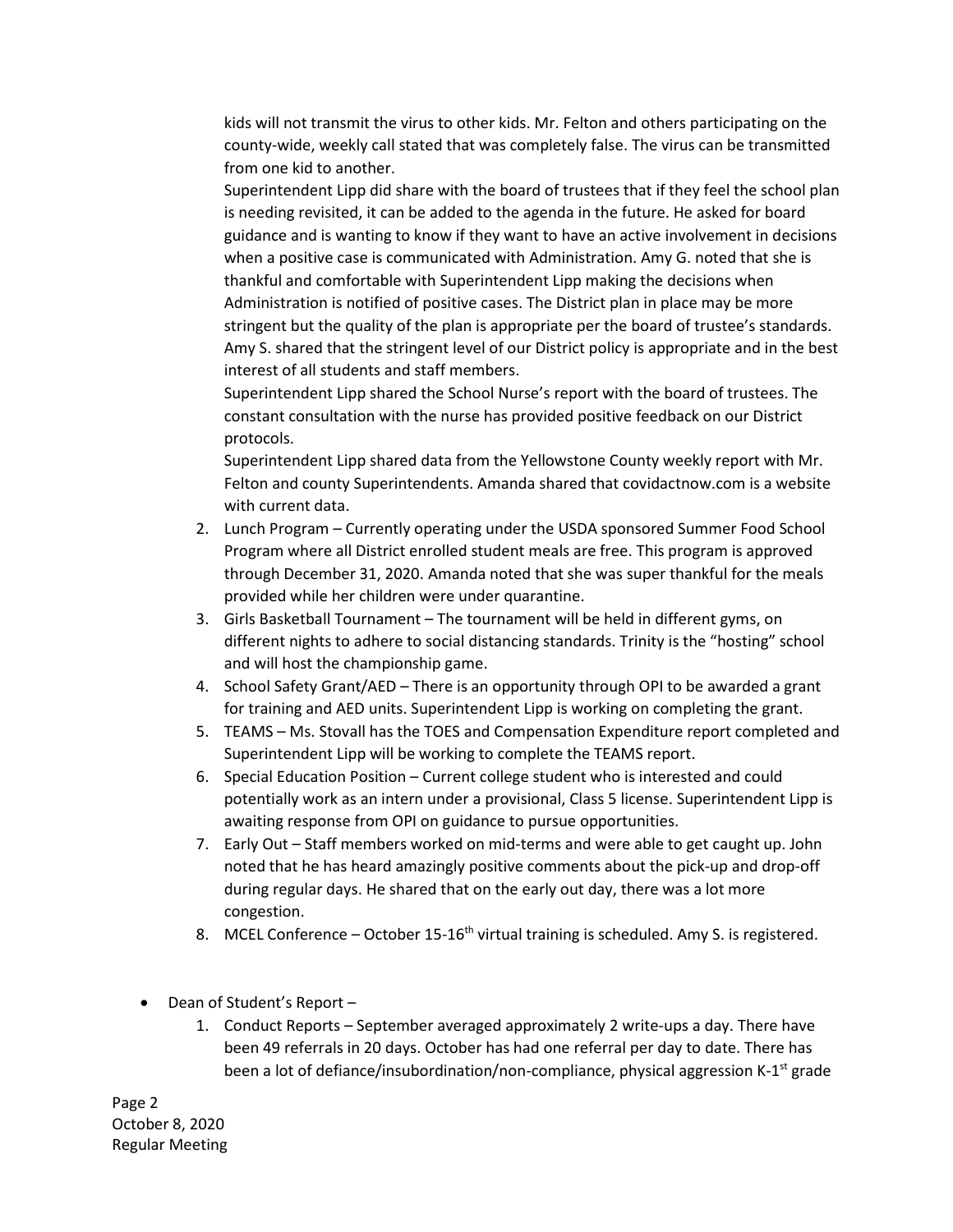and inappropriate language  $6<sup>th</sup>$  &  $8<sup>th</sup>$  grade. The classroom and playground seems to be the most consistent locations of issues.

- 2. Cole's Pantry The program is up and running again. Currently we are serving seven families with seventeen children. There will be additional communication out in the newsletter.
- 3. Special Olympics Polar Plunge Mrs. Morales is the coach and due to Covid, each school has been asked to hold their own virtual polar plunge. She will be sharing more information about the virtual event, donations and team prizes for money raised. The athletes will also still be able to participate in Special Olympics bowling.

#### **Old Business**

- A. SPED Certified Teacher position recruitment status update was given. No current certified applicants. Due to the open position, there is potential for accreditation issues and funding issues without having the position filled.
- B. Open Board Trustee Position recruitment status update was given. No new known individuals of interest. The Board asked the audience to spread the word.

#### **New Business**

- A. New Hire Roving Substitute / Paraprofessional Kurt Wambaugh Discussion was held. Kurt has worked for the District on and off as a substitute in the past. He most recently started subbing again this school year.
	- *Amy G. made a motion to approve the hiring of Kurt Wambaugh as a Roving Substitute / Paraprofessional for FY21, pending a completed background check, as presented. Amanda seconded the motion. The motion passed unanimously.*
- B. Extra-Curricular Contracts FY21 Discussion was held.
	- $\bullet$  BBB 5/6 Rylan Kuntz
	- *Amy G. made a motion to approve Rylan Kuntz as the 5/6 BBB Coach for FY21 as presented. Amanda seconded the motion. The motion passed unanimously.*
	- GVB 5/6 Delaney Johnson Amanda asked to table the hiring of the girls volleyball positions until closer to the season. She has expressed previously that she is recruiting outside of the school for coaching recruits. Amy G. noted that as a board we need to be consistent in giving preference to staff, prior to opening up positions to outside individuals. Amy S. noted that we will table both GVB hiring positions until the next BOT meeting. John noted that he felt if the District is going to change hiring practices and not offer coaching positions to staff members as first preference, the hiring processes should not be changed mid-year. Amy S. shared that she felt we should move forward with this FY hiring processes. She also shared we can add hiring processes to a future board meeting.
	- *Amy G. made a motion to approve Delaney Johnson as the 5/6 GVB Coach for FY21 as presented. Amanda seconded the motion. The motion passed unanimously.*
	- GVB 7/8 Ashley Vogl
	- *Amanda made a motion to approve Ashley Vogl as the 7/8 GVB Coach for FY21 as*

Page 3 October 8, 2020 Regular Meeting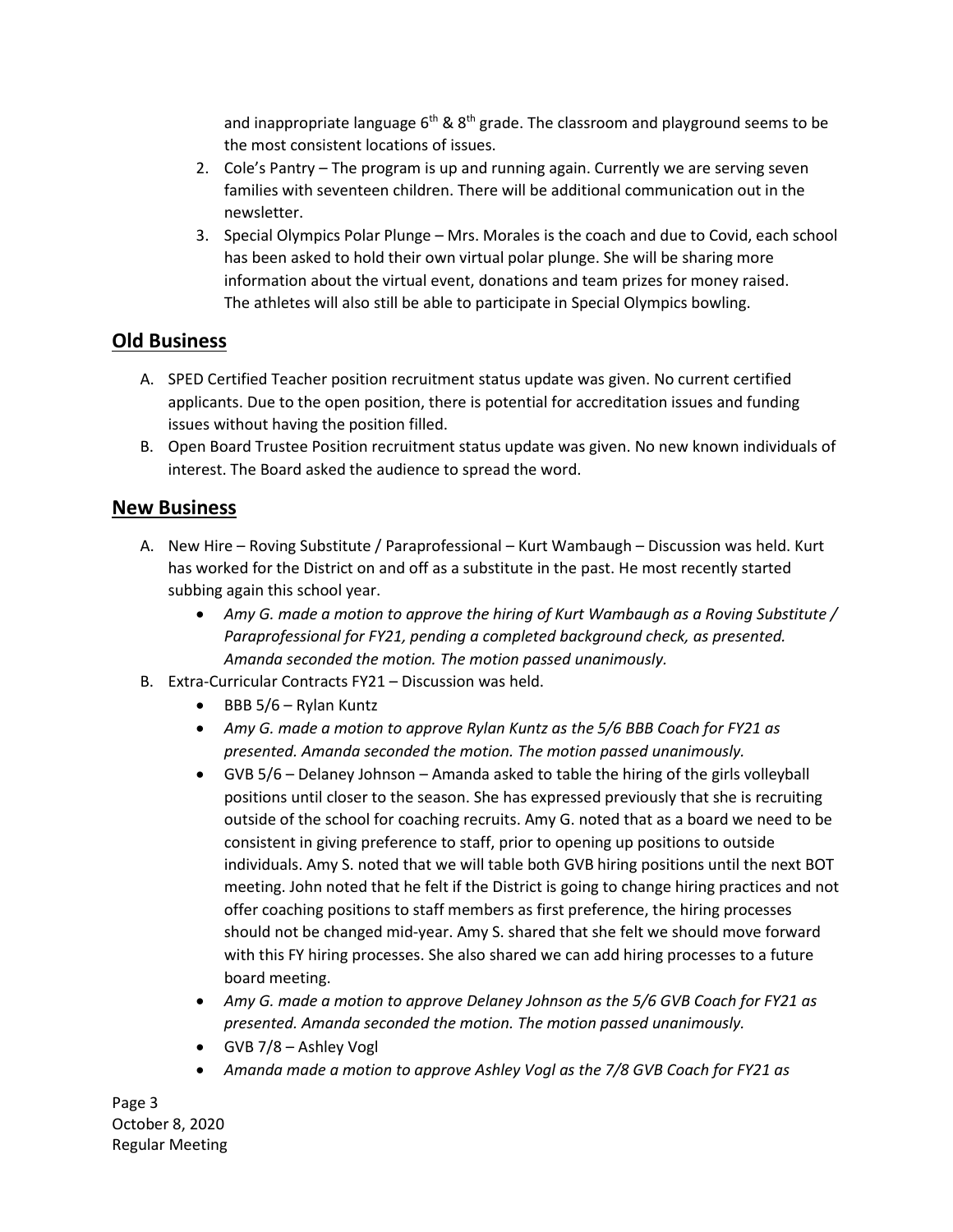#### *presented. Amy G. seconded the motion. The motion passed unanimously.*

- C. Out of District Attendance Agreements Discussion was held. Currently there are seventy-five out-of-district student attendance agreements.
	- *Amy G. made a motion to approve the Out of District Student Attendance Agreements for FY21 as presented. Amanda seconded the motion. The motion passed unanimously.*
- D. Outside User Agreements Discussion was held and each submitted agreement was evaluated and considered by the Board of Trustees. John shared that he will not vote against the Boy Scouts but does have some concerns about what is currently happening with that organization. He will not stand in their way but will also not support them. Amy G. noted that she felt she should abstain from commenting due to the request from the Billings Bombers and her family relationship.
	- *Amy G. made a motion to approve the Outside User Agreement for Non-Denominational Fellowship of Christian Churches and the Billings Bombers Travel Basketball Team as proposed. Amanda seconded the motion. The motion passed unanimously.*
	- *Amy S. did remove from Superintendent Lipp's memo the noted request from the Boy Scouts as they did not submit a completed Outside User Agreement Form. The board agreed that if they submitted a form it would be put on a future agenda.*
- E. Public Comment Notice Discussion was held. Amy S. noted that there is a public disconnect with the public comment section and processes of that section during our open meetings. Amy G. shared a sample agenda that defines each subsection of a public agenda. Amanda felt a reformatting of the form and clear communication of expectations, laws and chain of command is needed.

A great idea shared was to add the public comment notice to the school webpage so that the public could print and complete the form prior to board meetings. Written submissions are also allowed for public comment. Superintendent Lipp did share that MTSBA could be brought in for some training and mock board meetings. It could help the board in correct processes and give some confidence to those who wish to share in public comment sessions. It was noted that this item will be placed on a future agenda.

- F. Policy
	- Policy 1400 Board Meetings final reading was completed.
	- *Amy G. made a motion to approve Policy 1400 – Board Meetings as proposed. Amanda seconded the motion. The motion passed unanimously.*
- G. Enrollment / ANB Update Discussion was held. Ms. Stovall presented the fall enrollment count for the school district. The total enrollment was 253 students K-8. Last year's fall enrollment count was 246 and spring enrollment was 257.
- H. Coronavirus Relief Funds Expenditures to Date Ms. Stovall presented the current expenditure report for the Coronavirus Relief Funds. Discussion was held and plans forward for expenditures were shared.
- I. Trustees evaluate prior year board performance Discussion was held. Superintendent Lipp shared a board goal evaluation form from the 1000S series and proposed that the Board of Trustees fill it out and remit to the business office by October 29<sup>th</sup>. Ms. Stovall will compile the data for review at November's regular meeting.

Page 4 October 8, 2020 Regular Meeting